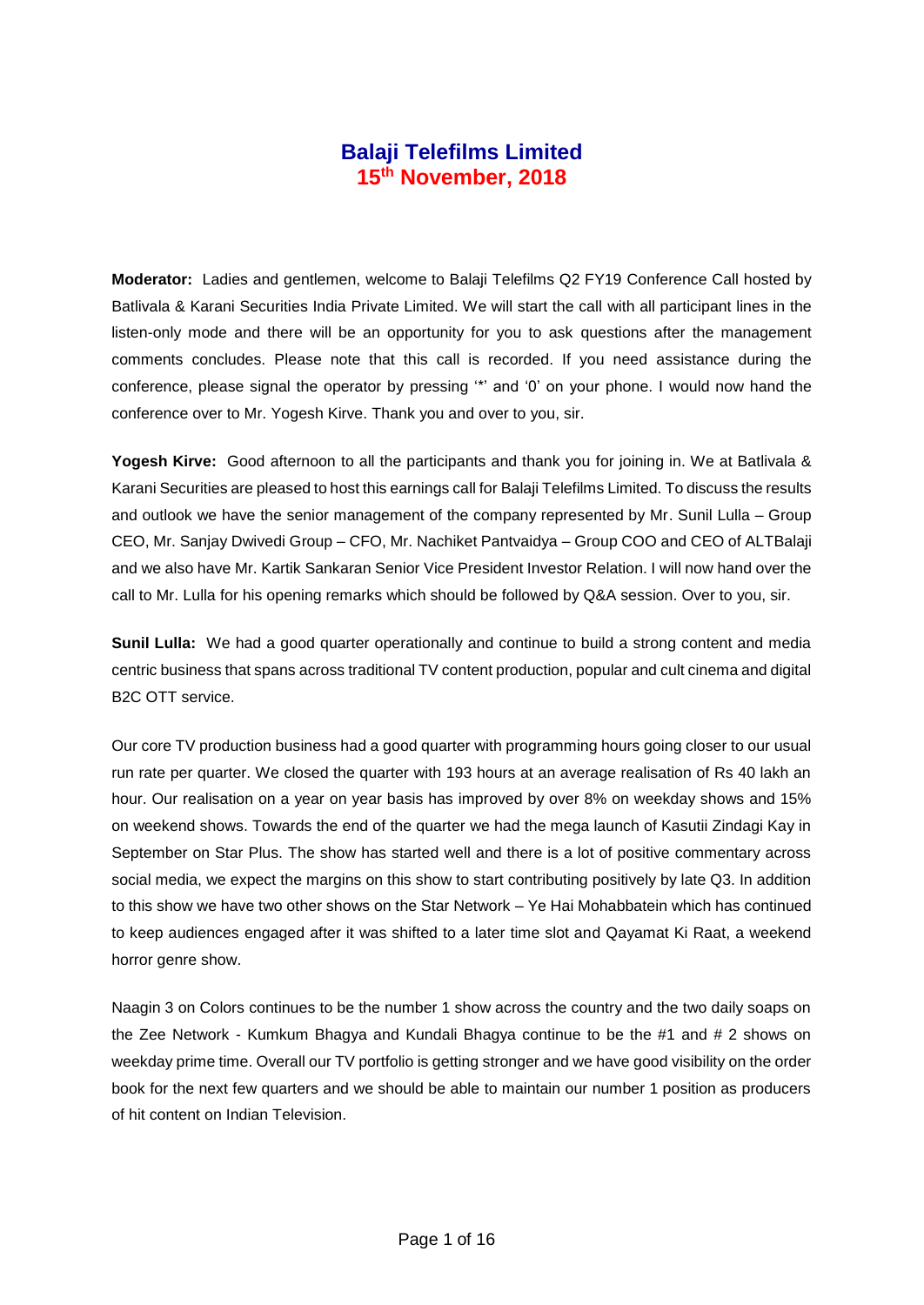Moving on to our movie business after a great hit in Veere Di Wedding, we had a rather subdued performance this quarter with Laila Majnu. The movie did not have a strong box office collection but our strategy to pre sell digital / music / broadcast rights has allowed us to soften the impact of this weak performance. Overall the movie production business has had a positive EBITDA of Rs 5cr for the first half.

Our slate for FY20 is taking shape nicely with a mix of movies ranging from Mental Hai Kya staring Rajkumar Rao fresh out of the success of the 100cr club 'Stree' joining hands with his 'Queen' co-star Kangana Ranaut in a quirky thriller. We started filming on two more movies - Jabariya Jodi a film set in small town India staring Siddharth Malhotra and Parineeti Chopra and Dolly Kitty aur woh chamakte sitare which sees Alankrita Srivatsava teaming up with Balaji after the phenomenal success of Lipstick under my Burkha.Overall we are working on a number of interesting projects to strengthen the business and our investments in movies remain cautious and calibrated with a clear focus on co-production and pre-sales.

ALTBalaji continues to execute well and a build a tremendous proof of concept for Subscription Video on Demand in the country. We had a very good quarter with 3 show launches – Hum, Home and XXX being added, taking our total of original exclusives to 24 at the end of the quarter. Each of these shows has done well within its target groups. Home especially has done well and has been nominated for 7 awards at the recent ITA 2018 awards. We have a very exciting pipeline of content for the year, showcasing some amazing talent and stories. Our committed content pipeline is over 40 shows deep taking us well into 2019.

Revenues this quarter on ALT have scaled up dramatically and we closed the first half of the year at Rs 20.1 cr. Our business continues to grow revenues, driven by growth in consumers paying direct plus certain deals with other providers that provide a certain minimum guarantee. We believe it is necessary to have a mix of B2C and B2B2C to allow us to expand our distribution at an economical cost. We continue to explore new commercial partners across OTT / DTH / other internet consumer businesses to give us a mix of direct B2C and indirect B2B2C consumers.

To summarize all three business lines are performing well and we are well funded and positioned to capitalize on the growth in content requirement across TV, Movies and Digital. I will now hand over to Sanjay Dwivedi our Group CFO to give you a quick update on the key numbers for the quarter.

**Sanjay Dwivedi**: I hope you all have seen the result presentation available on the website. The key figures for the year are as follows. On a standalone basis Q2 showed good improvement driven by a stronger performance in our TV business. Q2 FY19 revenue at 113 crore comprising of Rs. 88.4 crore from TV conference production and 24.6 crore from movie. Before I go into further detail on the financials, I would like to share some perspective with you on how we will see the TV production business operate and why the financial results should not be seen in isolation of the quarter. The TV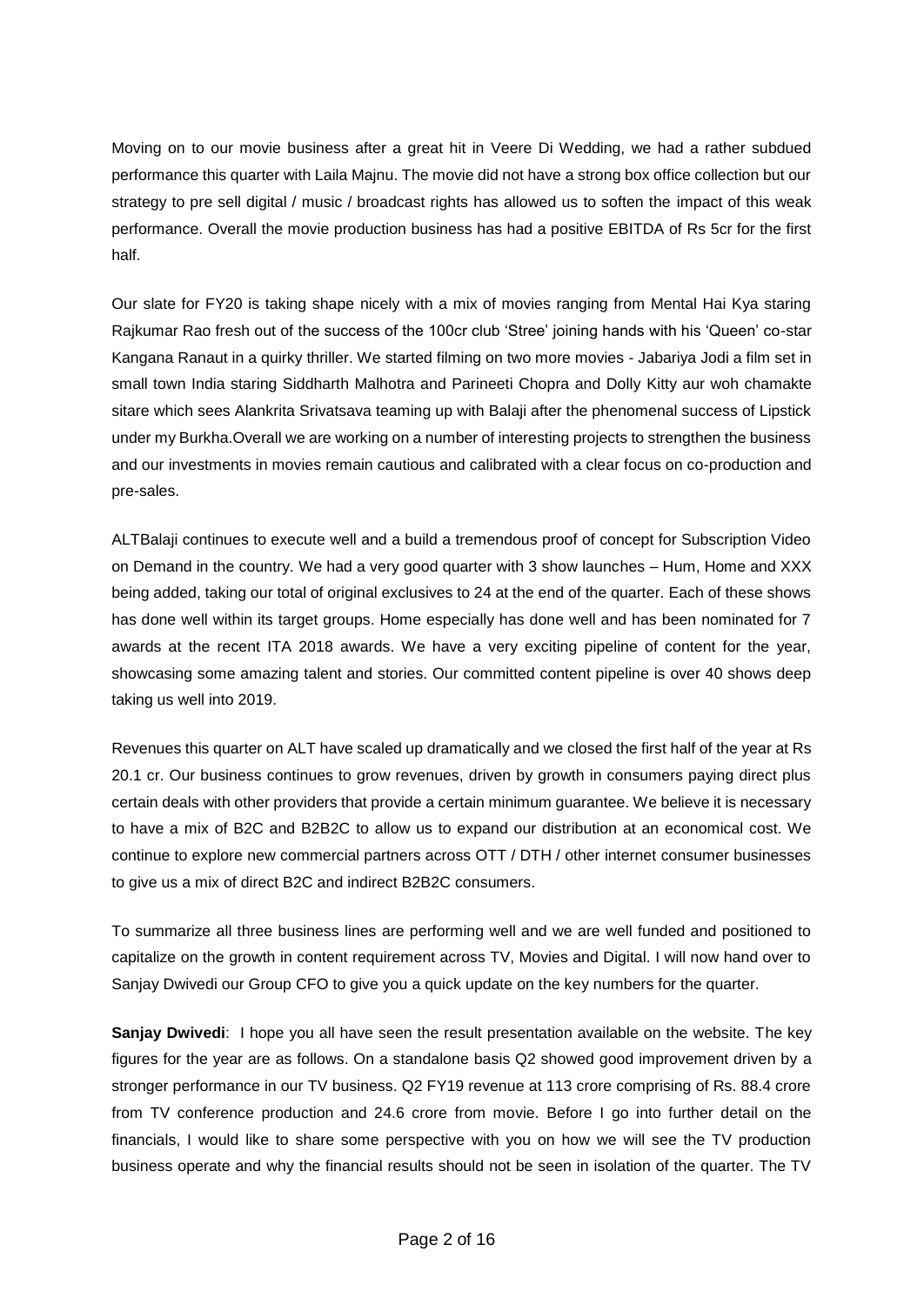business usually has some amount of seasonality and cyclicality and we see ourselves launching one show in a quarter which then go on for a fair period of time. However, this year on account of the broadcasters deciding to revamp their content slate post the IPL resulted in a launching four large shows in around 45 days. This has resulted in bunching up of the content launch calendar and cost resulting in some margin impact which I will detail later. The main positive is that we are back to operating at normalized run rate of approximately 200 hours a quarter at higher realization per hour making the business more robust financially. On the EBITDA front, we had significant improvement and had a positive EBITDA of Rs. 3.8 CR after a loss of 0.9 CR in Quarter 1. Our TV production business continuous to be on the upswing and the new shows launch in Quarter 1 has started yielding margins. Historically we have seen that shows on average take us anywhere between 5 to 8 weeks from launch to start yielding margins and as shows renew into the second year and so on the margin profile improves dramatically.

Last year for example we had a number of shows running in their second and third year of operation resulting in consistent high margins across quarter which was missing in the first half of this year. We believe the current lineup of shows spread across the daily shows and high impact but finite weekend shows should allow for a strong growth in the coming quarter. We also have a very good visibility on our order book for the next few quarters which shows being commissions across broadcasters. Also note that this quarter for us taking an additional expense of Rs. 2.5 CR impact on account of loss of fair value of mutual fund. Excluding this our EBITDA would have been Rs. 6.3 CR for the quarter. Coming to the movie business we maintained a limited exposure to the business and work on the principle of avoiding major volatility. We had the release of Laila Majnu which had subdued performance in the box office. However our strategy of presales has helped mitigate the loss. Overall EBITDA for H1 FY19 for movie production business at Rs. 5 crore which was supported by the great performance of Veere Di Wedding in Quarter 1 and some revenues and margins of that movie being accounted in Quarter 2 as well. Our current slate of movies is at various stages with two movies currently on floor. We have been in active discussion with number of buyers for early monetization and securing revenues for these projects and hope to have some of these secured in the coming quarter. ALTBalaji continuous to execute in the financial year as per as our budget estimates. This quarter saw improved run rate in revenues driven by a mix of increased subscription as well as completion of certain fixed fee minimum guarantee deals. We continue to leverage our ability across TV films and digital to keep cost of content production in check in market which has seen some pocket of cost escalation. Balaji Telefilms has over two decades of content production expertise which we feel will allow us to continue to produce the right content for ALT at the right price.

Overall ALTBalaji remains a very attractive investment opportunities for us continuous to perform as per our plan and during the quarter we have further capitalized by an equity infusion of Rs. 150 crores. Our investment in mutual fund across the group was at 389 crores. We are well funded for our expansion on digital business and continue to focus on scaling up ALT. Maintaining moderate growth in the TV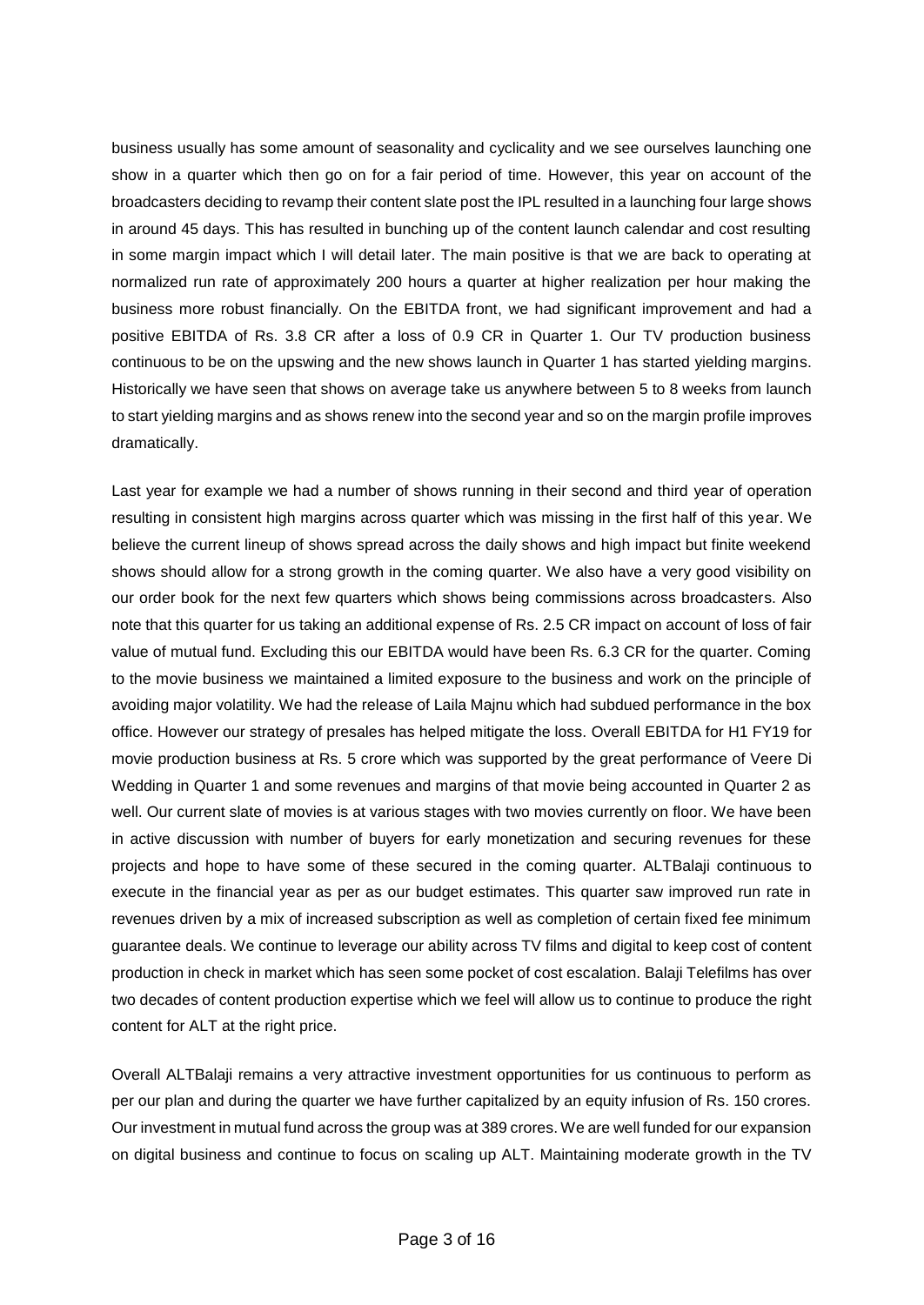business and being very selective with our movie investment. I thank you all for joining us today and now would request the moderator to open the Q&A session.

**Moderator**: Ladies and gentlemen we will now begin the question and answer session. We have a question from Ankur Periwal from Axis Capital. Please go ahead.

**Ankur Periwal**: Few questions across the three business segments starting with the TV first. Now while in this quarter also if I got it right we have launched two new shows and we had launched three new shows in the last quarter and there has been a significant realization as well as margin improvement in this quarter, so just trying to understand it better despite new launches in this quarter still the margin expansion happening was largely because of the three shows which were launch in the last quarter or probably there is something more to it?

**Management**: Well Ankur we launched one in the quarter and not two, but to answer your question basically our price realization is improving. It has gone from 34 lakh to an hour to roughly 39 lakh an hour. So this 5 lakh per hour price realization is something that we are looking forward to and what we are finding is because we have got a lot of hit shows in the market Kumkum Bhagya, Kundali Bhagya, Naagin and now Kasautii also doing well. So we are able to get that higher price realization in this three, four month period. What you will also see therefore we will pick up volumes in this quarter and therefore in the next quarter also we might not see very high margins because we are going to pick up new shows when our price realization is high and this will start showing result starting Jan of this year over next year as the show run off. So effectively when we are getting a good price for our hit we are picking up a lot of shows to set up the shows we need to put in a little more money. After the first three months of the shows setting we will start seeing disproportionate profit come true.

**Ankur Periwal:** So right now we are at a run rate of 193 hours on a quarter-on-quarter basis where do you see ourselves ending this year at given we will be taking up more shows as well as in the coming quarters?

**Nachiket Pantvaidya:** Are you saying run rate the total number will be about 750 which means I think for us with our capacity but 200 per quarter run rate is kind of good. We will enter next year with probably little more than 200 run rate 225 run rate and we are building towards that.

**Ankur Periwal:** Where I was coming from historically speaking we peaked at roughly around 900 to 1000 hours with relatively lower realization now with realization growth coming in going ahead do you think 1000 hours is still doable or we will beat that number or that will be a tap gap for us?

**Nachiket Pantvaidya:** Yes I think 1000 will be the cap that is why I said about 240 will be the run rate going into next year so approx 4 quarters that will be roughly around 1000.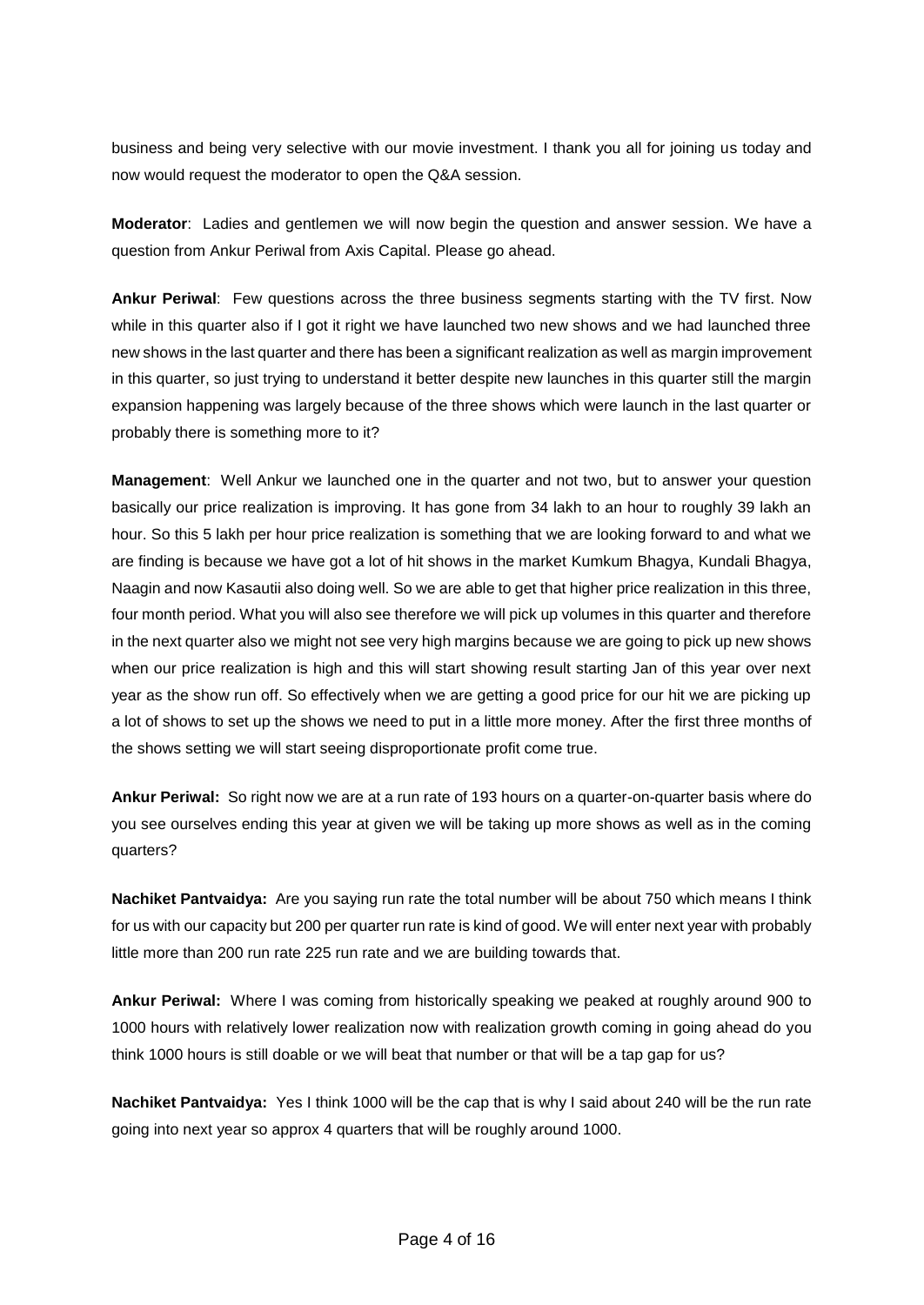**Ankur Periwal**: And as Mr. Sunil did mentioned the realization improvement is across the ban the Prime Time shows as well as the other shows?

**Management**: Absolutely is daily and weekends as a combination. I mean our focus right now that we are largely producing for Prime Time and that is where we have the lion share of viewership in Prime Time.

**Nachiket Pantvaidya**: The bottom line there is you got really good hits and therefore for us the time is right for us to pick volumes.

**Management**: And to answer your question on both the format the price lag is there in in both the formats.

**Ankur Periwal:** Coming to the movies business while in this quarter the Laila Majnu did not perform as well and still we reported an EBITDA of 5 crores, my question here is on Laila Majnu one did we do an absolute loss despite doing presales and hence probably this EBITDA of 5 crore is in a way underreported or it was not as being the case?

**Management:** No you are referring to H1 correct. H1 will be overall positive because we had a good run for the Veere Di Wedding. Veere Di Wedding had a higher profit than the loss we incurred on Laila Majnu.

**Ankur Periwal:** So in the first half we have done 5.5 crores which is 50 million of EBITDA which was 6 crores in Q1 so in absolute terms there was a 1 crore loss and this loss is predominantly so where I am coming from is this 1 crore is the loss from this absolute movie or the loss was higher and got compensated by Veere Di Wedding contribution in Q2 as well?

**Management:** The loss was higher it got compensated by the higher revenue from the Veere Di Wedding.

**Ankur Periwal:** Going ahead the slate that we have as I understand the capital employed in this business as Mr. Sunil did mention will remain capped and it is more we are doing more mid budget movies within the same capital invested is that a right understanding?

**Management:** Yeah that is a right understanding actually the thing is to make films that can work for us within the mid range price and we have proven that over the last two years.

**Nachiket Pantvaidya:** So for the next 18 months there is no film that is going to be above 35 crores. So everything will be in that range. We have just one more film to go in this financial year which is Mental Hai Kya which with Kangana Ranauat and Rajkummar Rao and with the presale number will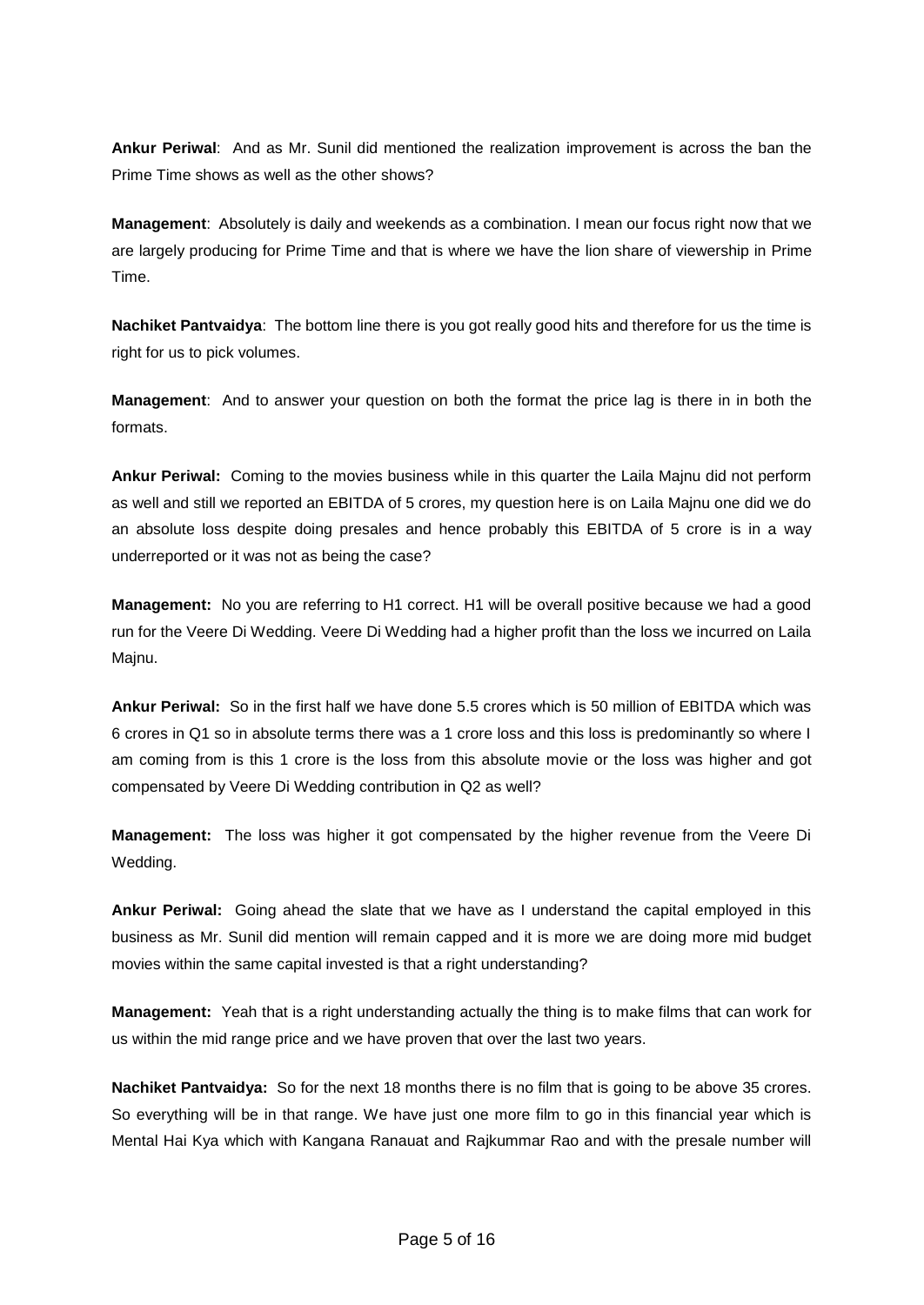always be positive. The good news here is that the movie business overall at the end of this financial year will show a 6 crore plus profit.

**Ankur Periwal:** Coming to ALT now on a quarter-on-quarter basis while we have added some bit of content the subscriber addition number is slightly at the similar level that we were in Q1, any specific reason for this or if you can help us better understand?

**Management:** Ankur I do not know how you are looking at it, we are currently at 8.9 and the previous number was closer to around 5 million. I do not know why you feel that we have added lower.

**Ankur Periwal:** No where I was coming from was 2.3 million paying subscribers right monthly active users monthly active is where I was talking about?

**Management:** Monthly active is different monthly active is the run rate.If we have 5 crore people paying for us and nobody uses us I do not mind because it is hugely profitable business. Usage is usage because we have got people coming out, but the number of people who are seeing has to keep growing. See we are now today at approximately 9 million ever subscribed and about more than a 2.5 million monthly average user. So this is stupendous growth if you ask me this is a paid service there is no advertising on the service this is a phenomenon in India.

**Management:** First whole year we did Rs 7 crore in the first quarter we did about 5.87 or something like that the quarter after this quarter we are doing +14 crores. So that cannot happen unless our paying such rates for us.

**Ankur Periwal:** So when we say ever subscribed base so these are guys who would have used ALTBalaji throughout the life of the app is that correct understanding?

**Management:** Yeah throughout the last 18 months let say.

**Ankur Periwal:** So they may or may not be active in terms of their payment accruals?

**Management:** Yeah.

**Ankur Periwal:** So on a run rate basis 2.3 million will be a right number to look at who are active users and paying us let say on a monthly or quarterly basis?

**Management:** No it is not for revenue like I said in a very drastic and a very humorous way if nobody ever watched us but kept paying us the business is still profitable but that is very extreme thing it has never happened. People like the buyer on a quarterly package, six month package or an annual package and our Telco partners pay us for the usage for the entire month whether the person watches us for five minutes or watches us for the entire month. So you cannot make that conclusion that what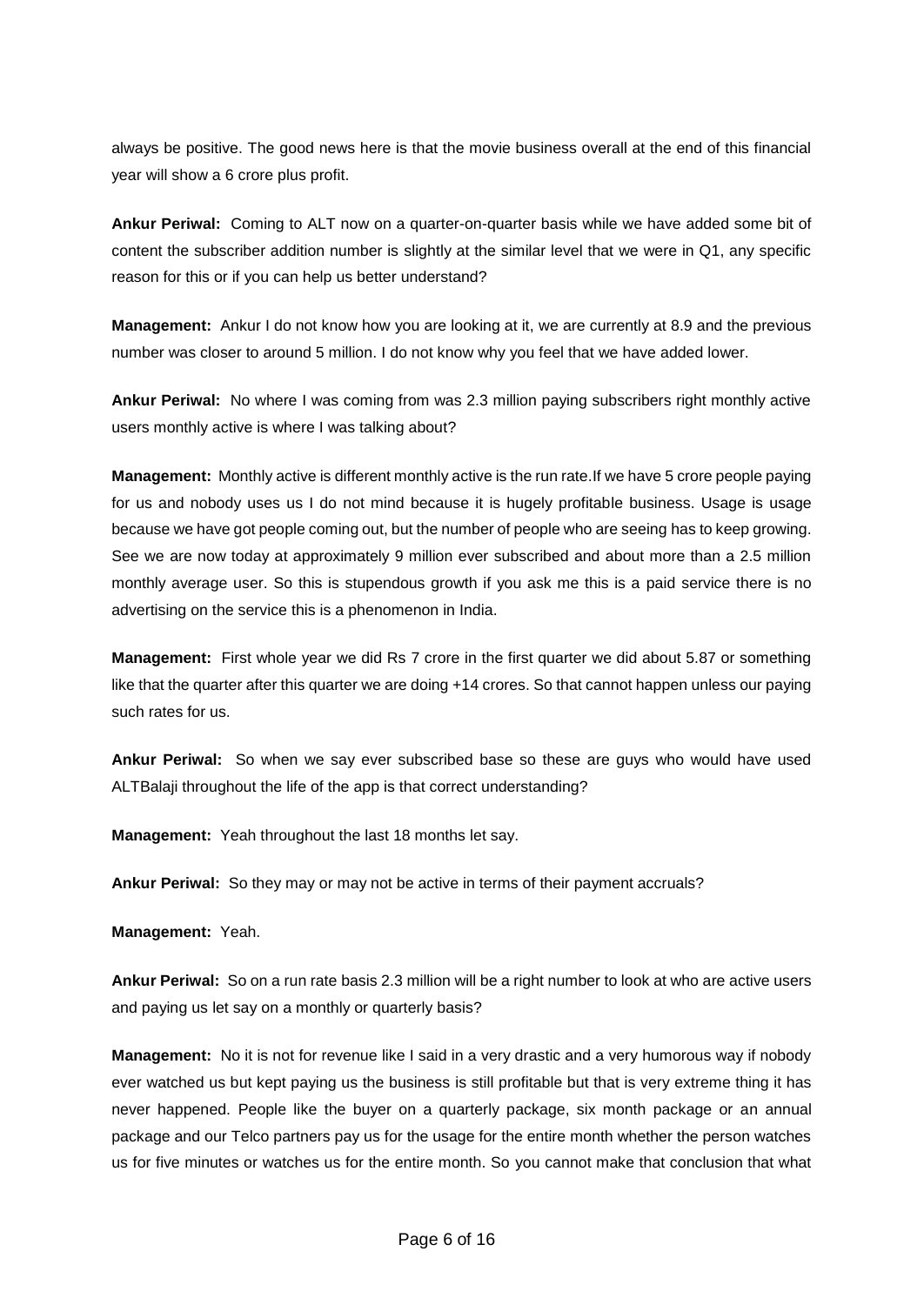we shared is that we have almost 9 million ever used there and we are running at about 2.5 million today active users and the number is changing every day upwards.

**Nachiket Pantvaidya:** And we do not know the profile of this 2.4 million in last quarter if my run rate was 2.4 million with everybody coming for a month this quarter it could be 2.4 million users with all of them having a three month or an annual pack.

**Ankur Periwal:** In last quarter we had around 70%, 80% of the traffic coming from Telcos, is that the case right now as well or that mix remains more or less stable?

**Management:** Yeah that mix is going to remain fairly stable for sometimes.

**Moderator:** The next question is from the line of Rajesh Agarwal from Money Ore. Please go ahead.

**Rajesh Agarwal:** Sir my question is on ALTBalaji suppose we say 2.3 million is our monthly pay subscribers so what is the average ARPU and we can assume what is the average ARPU multiplied by the number of subscribers that will be the revenue every month or every quarter?

**Management:** 2.3 million monthly active users is not monthly average subscribers. So you want an ARPU - ARPU trading right now is Rs. 140 per year about Rs. 12 a month.

**Rajesh Agarwal:** So should we multiply by 2.3 million or 8.9?

**Management:** Rajesh to clarify you might take a subscription today and the whole month of November you might not log into app, but you are still a paying customer. There is another person who bought a subscription today he used it for a month he might not come in later. I think where people are trying to understand one is a user and one is a subscriber both of them have two slightly distinct sets of people and not the same. One way to look at it totally crore revenue for the quarter we will do an indication of the kind of run rate that this business is operating at and I think that we have been mentioning last time also it is a little flawed to be trying to calculate ARPU, etc.

**Rajesh Agarwal:** How do we calculate the futuristic the 14 crore run rate of revenue per quarter can go to 20, 25 crore next quarter how do we assume it?

**Nachiket Pantvaidya:** One or two methods of doing this is of course the fact that our library will grow and the internet will expand. So we will have an increasing quarter-on-quarter number and that is indicated by the number of subscribed base. If you ever subscribed base keeps going on, going up it means that we are progressing to a higher level of people paying us.

**Rajesh Agarwal:** Last quarter we were at 5.3 million and today we are at 8.9 million.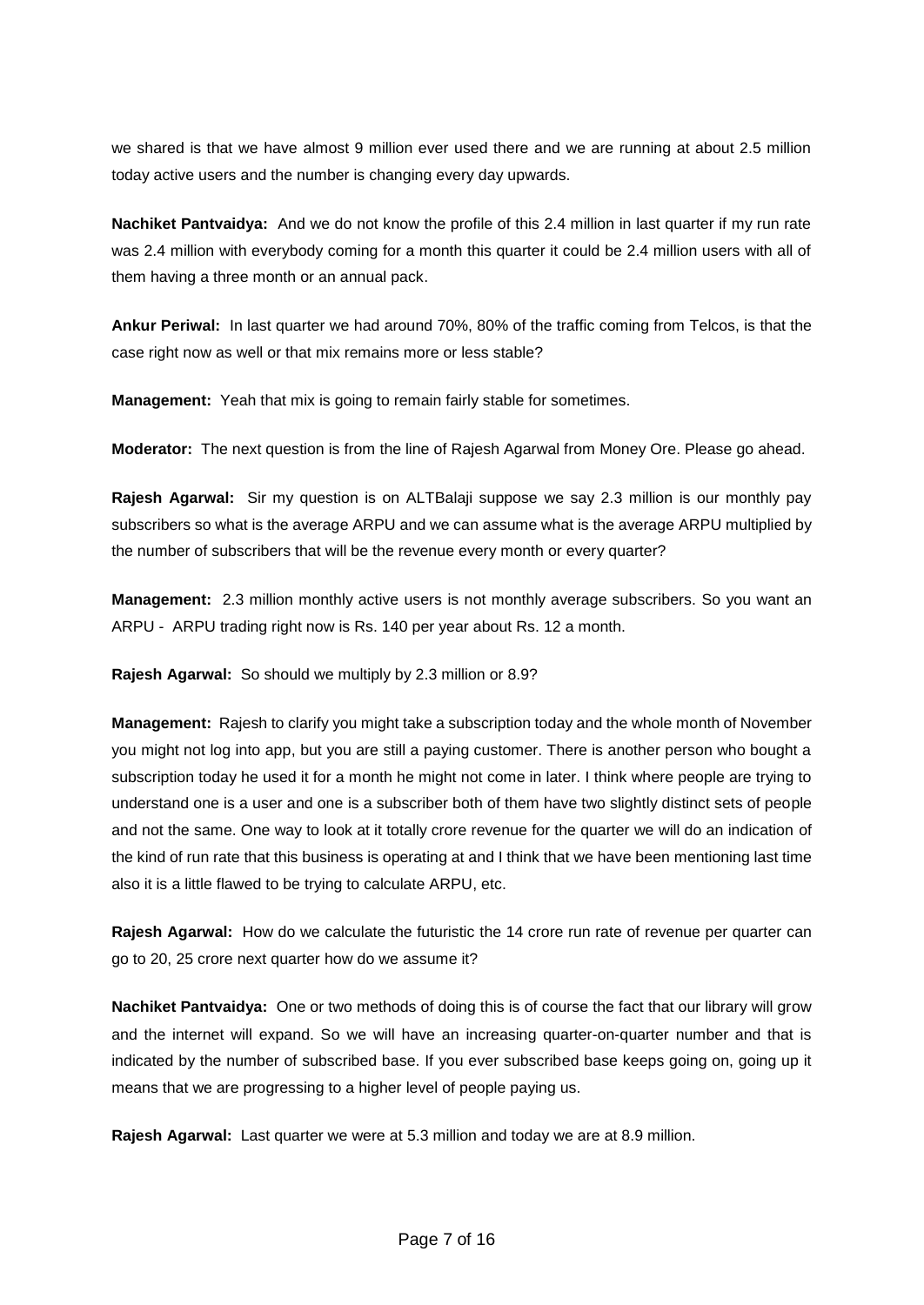## **Nachiket Pantvaidya:** Roughly yes.

**Rajesh Agarwal:** Sir what is the difference in the content cost for us and the other players?

**Nachiket Pantvaidya:** So other players we are not in a position to kind of comment, but just to let you know we are on track with our investment plant of spending about a 150 crores a year across all lines on ALT. Just to let you know we have a 150 crores being spent out and our revenues are going up consistently on a quarter-on-quarter basis.

**Rajesh Agarwal:** So other expenses will also increase marketing and employee in ATLBalaji?

**Nachiket Pantvaidya:** For the matter of fact no because in the launch year the marketing expenses were a little higher and they will actually go down in the second financial year from the launch.

**Rajesh Agarwal:** No I am calculating from the half year this quarter we made a 20 crore loss in PAT level in ALTBalaji, so this run rate will be 20 or it will increase?

**Nachiket Pantvaidya:** Well we hope that we will kind of manage the cost and revenues as such that it will be in target to what we want to do. I do not want to give a guidance out quickly because the internet market is expanding fast we are realizing that our revenues are growing exponentially, but that is where we are at. We are planning to be in line with the first half performance in the second half.

**Rajesh Agarwal:** What is the churn rate now?

**Nachiket Pantvaidya:** Basically 33% is retention.

**Rajesh Agarwal:** Sir last question you mentioned some equity inflation of Rs. 150 crores this is for ALT.

**Management:** Balaji invested 150 crore by way of equity into ALT. Each year we have done 150 crore so currently we have invested 450 crore into ALT by way of equity from the Parent.

**Moderator:** The next question is from the line of Vaibhav Kacholia from VK Capital. Please go ahead.

**Vaibhav Kacholia**: So sir just to understand this you said ARPU is for ALT at around Rs. 12 per users, per month and if we take that say in the month of September we might have had a revenue of some 5 crores or something then there will be some 4.5 million paying users in that sense right?

**Nachiket Pantvaidya**: What is the calculation that you desire I will help you with it.

**Vaibhav Kacholia**: Number of paying users per month?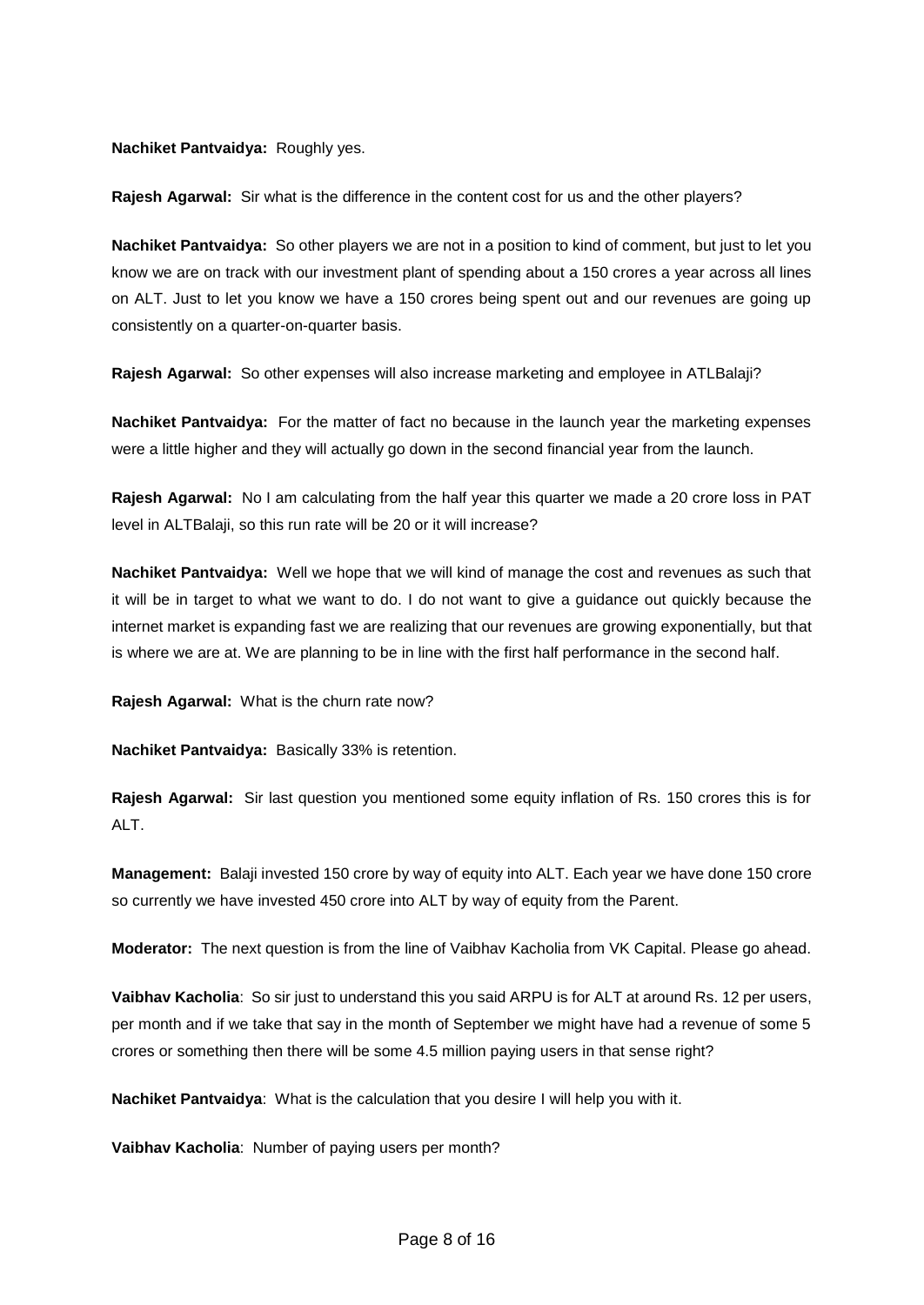**Nachiket Pantvadia**: Per month is difficult to do because if you have somebody who makes a payment to us now and there are different package he met by an annual pack he met be monthly pack plus we have people who are paying us from the 10 crores who are all in a monthly basis. So this is actually an aggregate of a at least six or seven payment patterns. To put everything in rest our ARPU for the year we are seeing is around 140

**Management**: Our business model has two components. One is the B2B components or the B2B2C which comes from Telcos where they pay up for usage within that also there are many hybrid versions where some people pay us fixed fee and the third model that we have is the people buy subscription directly from us. This blend kind of mixes along and therefore with the ARPU number that Nachiket shared with you is the indicative number. To indicate how this progresses, it is a blend of three or four different packages. From the Telco people are buying a monthly package, from the fixed deals they are paying us an annualized sum of money from us they are buying a quarterly six monthly or a annual package. So we are not sharing that mix in that sense and the mix changes. I would put it this way that in the context of India we are in the at least in the top two in terms of paid subscribes right from a paid services point of view. So the number of players in the OTT space that operate in a free space which advertising led is different from those who operate in the pure subscription paid that we are in the pure subscription we are certainly in the top two both in terms of number of subscribers.

**Vaibhav Kacholia**: So when we get revenues from our subscriber we would be amortizing it based on the amount of period in this quarter which he has been a paid user right?

**Management**: Right.

**Vaibhav Kacholia**: And so the number of paying users will be somewhere between the active users and the total 8.9 million total uses somewhere between that.

**Management:** Absolutely right.

**Vaibhav Kacholia**: Second question I wanted to understand internationally is there some model where the platform is showing only TV shows without movies and has that created else and what is the kind of business model?

**Management**: Nothing tells us that we want to just do this. I think in our previous interactions as we have mentioned our vision is to create the binge viewing habit. We are starting with Hindi and we are starting with the masses of India. We want to be the Home for Indian audiences when they come to see OTT content. Today our focus is to create a habit by offering them original exclusive shows. Some of the shows are 10 episodes, some of the shows are 20 episode, some of them are 30 minutes, some of them are of 60 minutes. As we go through our journey and our life cycle we will certainly build and contemplate many things. It could contain languages, it could contain libraries. Today we want to stand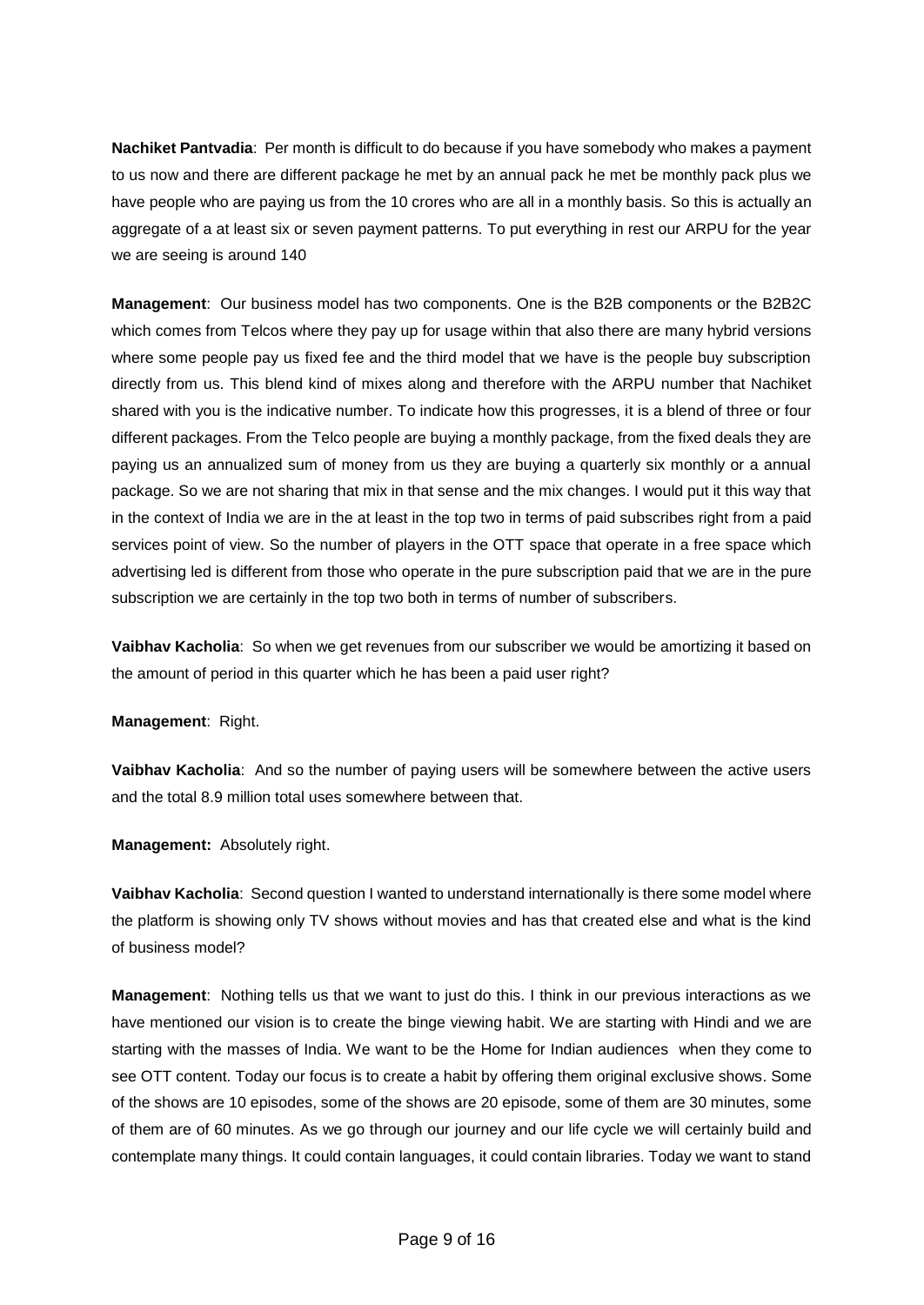out for one thing as the best home for watching original in Hindi and we will expand this offering as we go down our journey.

**Vaibhav Kacholia:** So will be adding movies as well latest movies?

**Management:** No, not in the next two quarter calls, but really in the long-term future we will review this.

**Vaibhav Kacholia:** What is like the final….globally are their some companies decides Amazon and Netflix which have been able to create a lot of value is there a model in which we have in mind.

**Management:** There is Hulu that what is happening in the US next year itself between Disney, Warner, AT&T and Steven Spielberg they are launching four big apps in the same basis that you largely go with content you create because the audiences are large they are highly segmented there are different value propositions and there is a great demand to watch audio visual content and consume it.

**Vaibhav Kacholia:** So Hulu and Spool and all these guys will be kind of models which we can look to emulate?

**Management:** No I would not put Spool in the same category Hulu is big and I think the US there are many versions. If go to Japan you go to the European nations I think this is now a fairly established media category. So like you have television and you have OTT they are fairly well established, OTT is growing really fast if you look at China it is almost 50% of the market.

**Moderator:** The next question is from the line of Senthil Nathan from Crest Wealth. Please go ahead.

**Senthil Nathan:** Just on the standalone balance sheet what is that noncurrent trade receivables sir 3.4 crore?

**Management:** Non current assets trade receivables are the receivables which we have done with the non-core business. So these are primarily coming out of one is private equity which we are having a receivables.

**Senthil Nathan:** And is it good or it is?

**Management:** It is good.

**Senthil Nathan:** I can see good increase on the employee expenses on the consolidated P&L, what would be the reason for this sir?

**Management:** One reason is currently it also had increment plus the first time Balaji has given ESOP to the employee so the ESOP cost has been impacted in this year.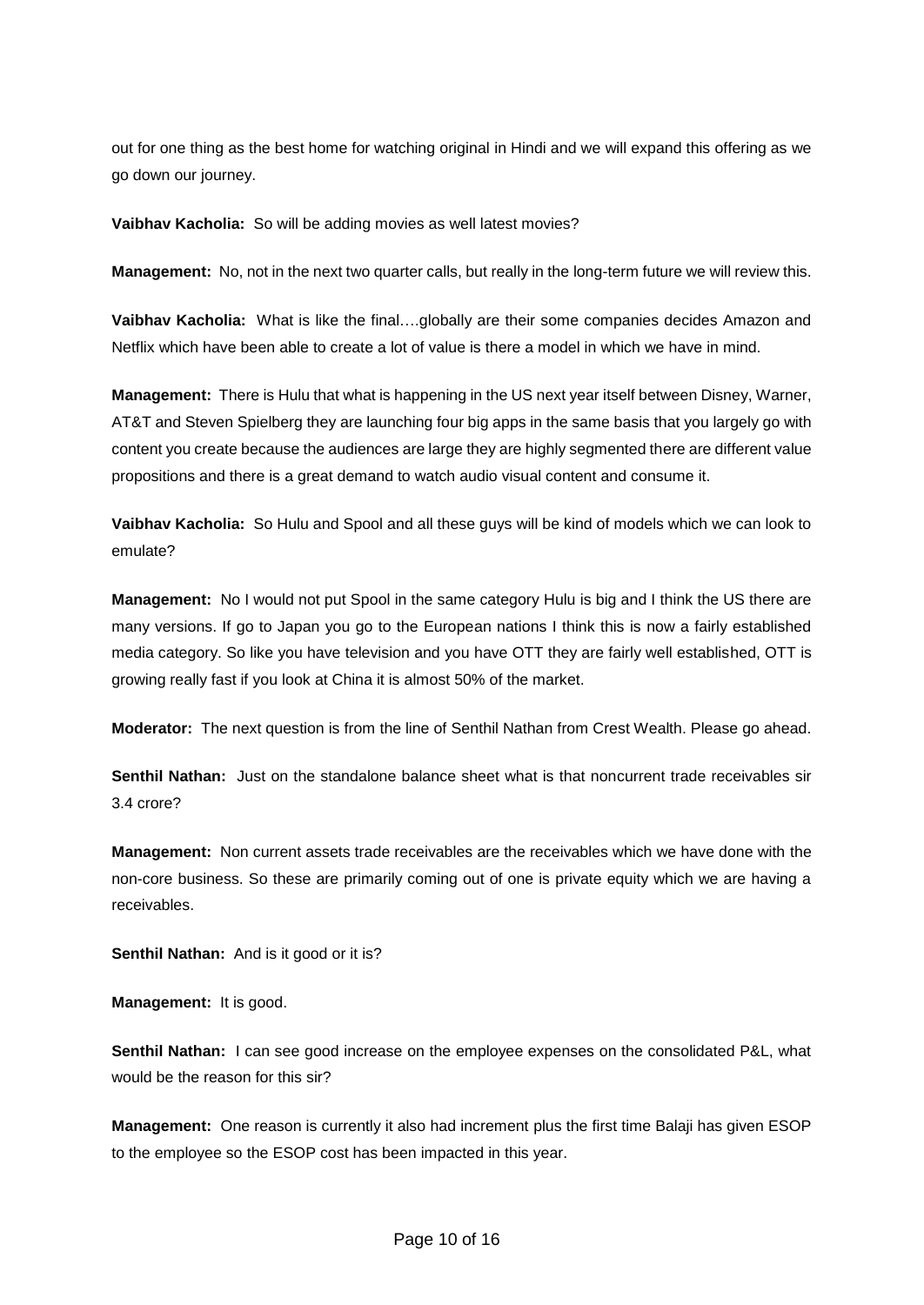**Senthil Nathan:** So again going forward next quarter again it will come back to normal run rate?

**Management:** No this quarter run rate will be maintained for the coming quarters.

**Moderator:** The next question is from the line of Yogesh Kirve from B&K Securities. Please go ahead.

**Yogesh Kirve:** Firstly on the television production side we are currently at 193 hours and possibly reached to about 225 to 240 what you said at the start of next year, so during this increase in the programming hours so how should we look at the EBITDA of the gross margins because I have presume this increase would be on back of some addition of shows so what could be sort of margins profile in the second half?

**Nachiket Pantvaidya:** The margin profile will probably continue to track the same the volumes will grow, but we will be launching new shows in the second half also and improvement we will see will come will only in the next FY, but volume improvement is definitely on the cards.

**Management:** Basically how it placed out if we launched three shows in Quarter 1 and months new shows in Quarter 2. If you see quarter-on-quarter sequentially we have improved the margin and hence the EBITDA and we believe the same momentum will be maintained in the coming quarters too. We will have few launch also in coming quarters.

**Yogesh Kirve:** Sir, despite the launches in second half can we see the momentum in that margins improving in the second half because I think the first half was?

**Management:** We will maintain their above what we have done in Quarter 2 I think we should be able to maintain that margin. Q1 was an aberration because of three shows coming in at the fag-end of the quarter that is the issue.

**Yogesh Kirve:** And going into FY20 really on the longer-term basis I mean we can go back to the margins what we had say past years close to 30%?

**Management:** Yeah we expect the same number.

**Yogesh Kirve:** Secondly regarding the ALTBalaji we have seen a fairly sharp increase in revenues from first quarter to second quarter, so would it be possible for you to comments what has been the proportion of growth, what has been larger driver of growth on quarter-on-quarter basis, is it the B2B2C or B2C route?

**Nachiket Pantvaidya:** See we are continuing to see growth in both sectors while saying that 70% of our revenues are coming from partner and 30% from direct subscribers that is our revenue mix. What has really I think been a turning point is that we have seen libraries increasing all our shows coming out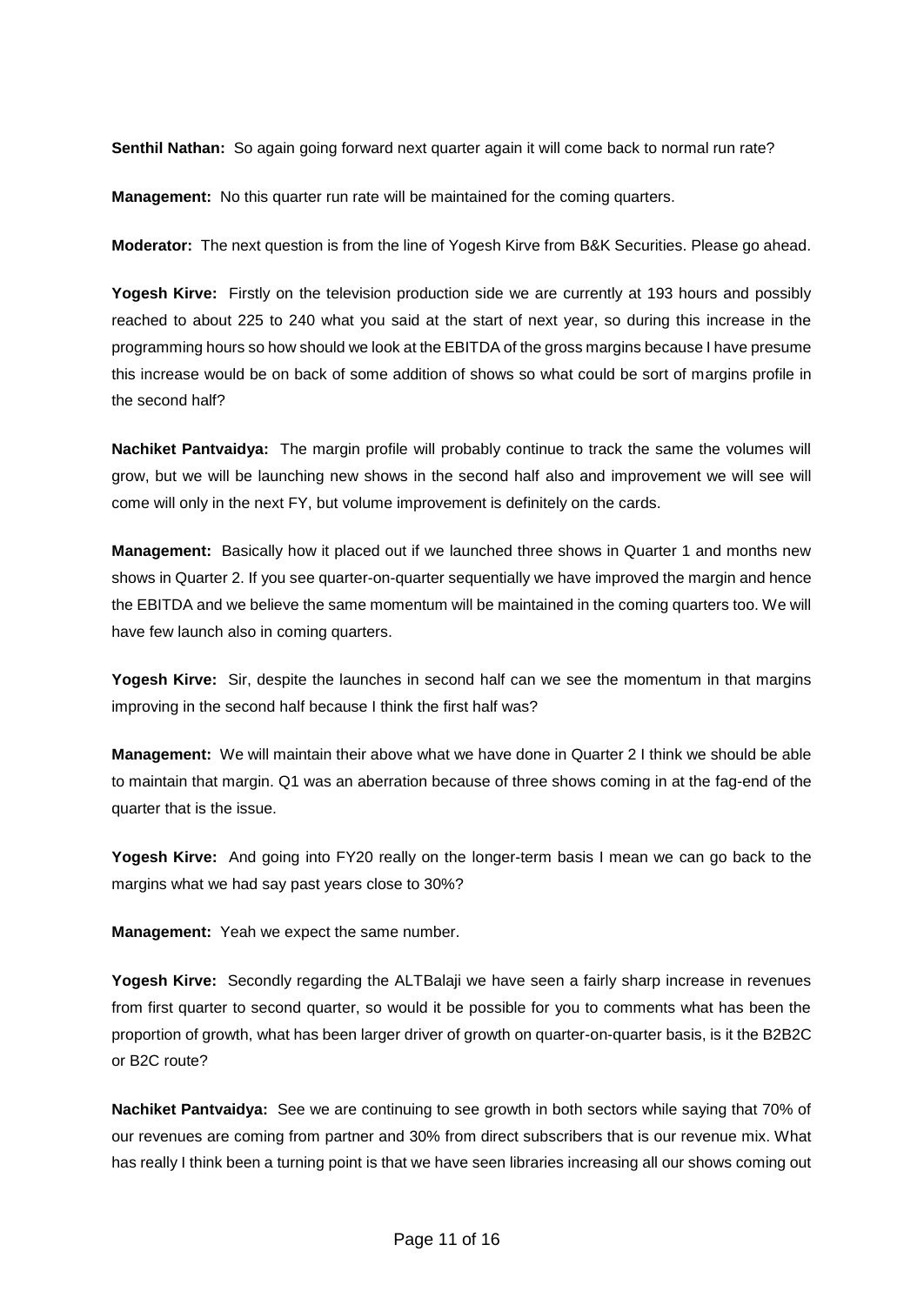in a more regular and systematic manner there seems to be an uptake going ahead that is one. Secondly also overall in the environment India there has been an uptake. People are buying more and more into telecom internet packages and that has also fuelled the acceleration in growth because we make original Indian content we are able to reach to urban mass target audiences and that has also in a way helped us accelerate our growth.

**Yogesh Kirve:** And also looking at it another way if you look at this growth from Q1 to Q2 so has ARPU been also contributed to this growth or is it purely on back of subscriber additions?

**Management:** It is volumes. Yogesh just to clarify if you see we have not changed with the price point. When we launched last year we were at Rs. 300 a year we still maintain the same price point. What we can share with you is actually every new B2B2C partners that we are signing or engaging with they are at a higher ARPU then the previous dates.

**Management:** I just want to add to the flavor of what Nachiket said. You know one of the things that we have seen with the content that we add is we are bringing in different kinds of audiences, we are bringing in the habit of binge viewing and we are bringing the stickiness because of quality of content. At the end of the day the Balaji DNA continuous to deliver in this format of OTT too.

**Yogesh Kirve:** Secondly in terms of programming side obviously we now have about 24 shows so going forward are any content initiatives plan which should be different and what we have done so far I mean would be considering some big format shows going ahead or what we have done so far is largely a good reflection?

**Management:** Our strategy has always been to look at men, women younger and older audiences and I say older it means up to 40 is to look at what we call as the premium audience, the urban mass audience and the generic mass audience and we keep creating content that target these profiles and at any given time period we are producing 40 shows on the floor. So I would believe that at this point of time we have production up till 2019 September-October going on the floors and it has been creative for these different audiences. We learn through the data streams that we get and we figure out who is watching what and what is working and work towards that. So our programming pretty much works within this construct and within the learning that we get from our data streams.

**Yogesh Kirve:** In terms of production values and the cost per show what we have done so far is it good indicator of what we are going to do ahead as well or perhaps we could see a sort of bigger budget shows or something like that?

**Nachiket Pantvaidya:** So right now I think in terms of what we have done you will see that we are going to make our past hits to a greater degree going ahead. Therefore in the second half of the year you will see the second season of Kehne Ko Humsafar Hain coming the third season of Karrle Tu Bhi Mohabbat coming through and what essentially we are signaling is that now we have got out of the 24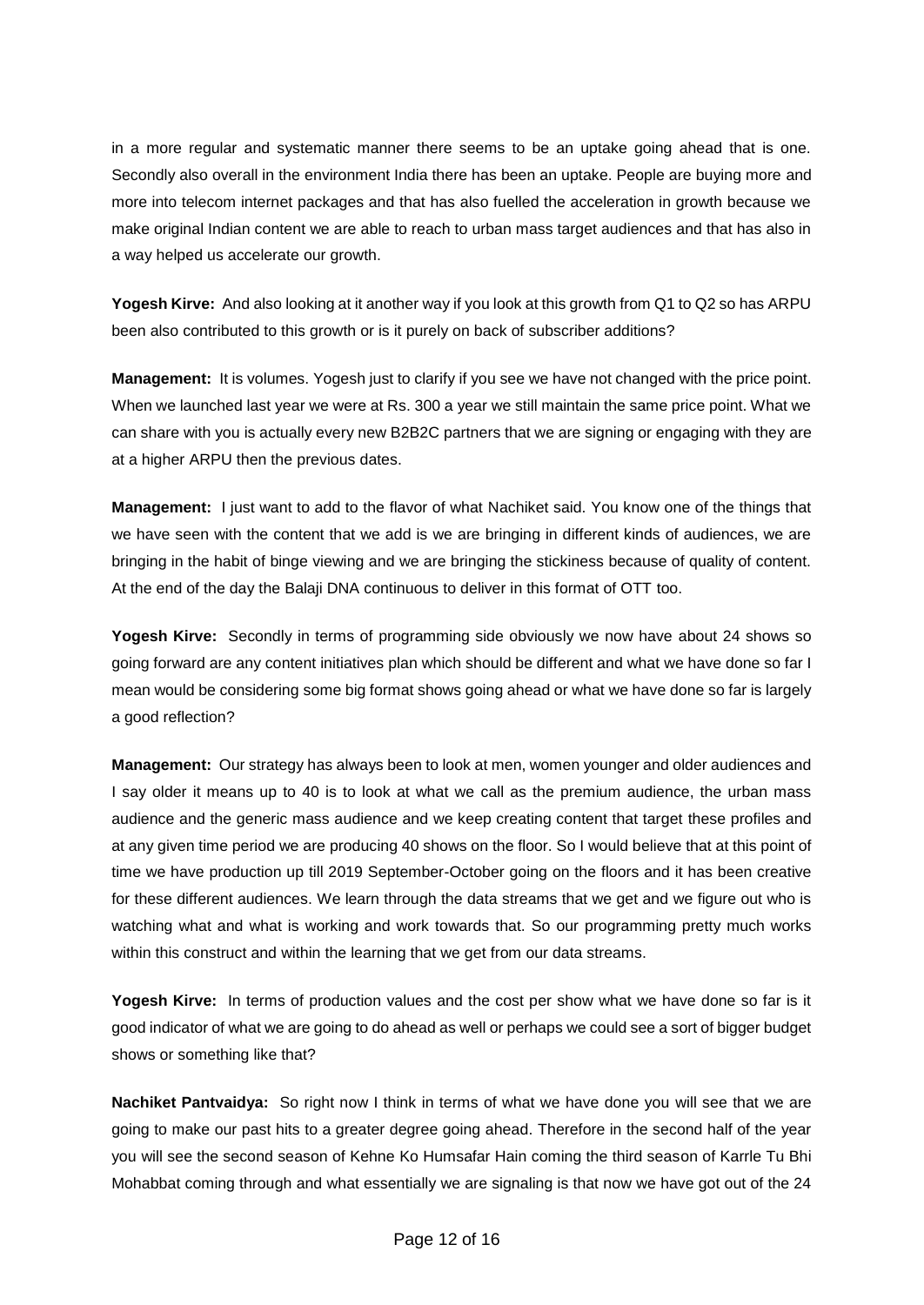shows that we have got we have got a bunch of hits which we were going to leverage going ahead which means that we can scale up the number of episodes and we need to do lesser creative work on creating characters. So the same characters will now be in this progressive story lines so that is really what we are doing in the second half of the year. We are looking at the hits that have happened in the first half.

**Moderator:** The next question is from the line of Rishabh Chudgar from Enam Holdings. Please go ahead.

**Rishabh Chodankar**: Just a book keeping question can you provide me what will be the total subways and the total active user base for say Q4 FY18 Q1 FY19 and Q2 FY19?

**Nachiket Pantvaidya**: We will kind of give you that but to just give you a quick number we exited last quarter at around 5 million subscriber base we are exiting this quarter at around 8.5, 8.7 million subscriber base.

**Rishabh Chodankar**: And in terms of active user base?

**Nachiket Pantvaidya**: That is 2.3 million that is there in the release

**Nachiket Pantvaidya**: I just wanted to kind of interject with this point and say that this monthly active user base is a very useful phenomenon for advertising led platforms because they need to show their ads and those need to be watched by active users. So subscription led platforms it not as important.

**Management**: That is a base of subscribers you have and the actual revenue you get and because our model is hybrid it is not about the ARPU argument. We need to see the growth both from the terms of other revenue from our partners and revenues from our direct. Now what happens in the country today if we try and focus only on direct it is a fairly expensive phenomenon. Telco partners carries some of the cost of distribution they will come a time your directs will grow but that is at least maybe a year or two away to see big growth over there.

**Rishabh Chodankar**: Just one request and I can understand that your model is completely evolving and it keeps changing and we are in an evolution phase, but just one thing if you can maintain metric in terms of reporting similar across quarters going forward because historically, we were sharing a paid user number, we are sharing a gross build user base and that keeps changing and that is a request going forward?

**Management**: I do not think so it has changed a lot but that is a useful suggestion and we will make sure, but we have been fairly consistent about overall subscribers at MAU.

**Rishabh Chodankar**: MAU overall subscribers plus revenues.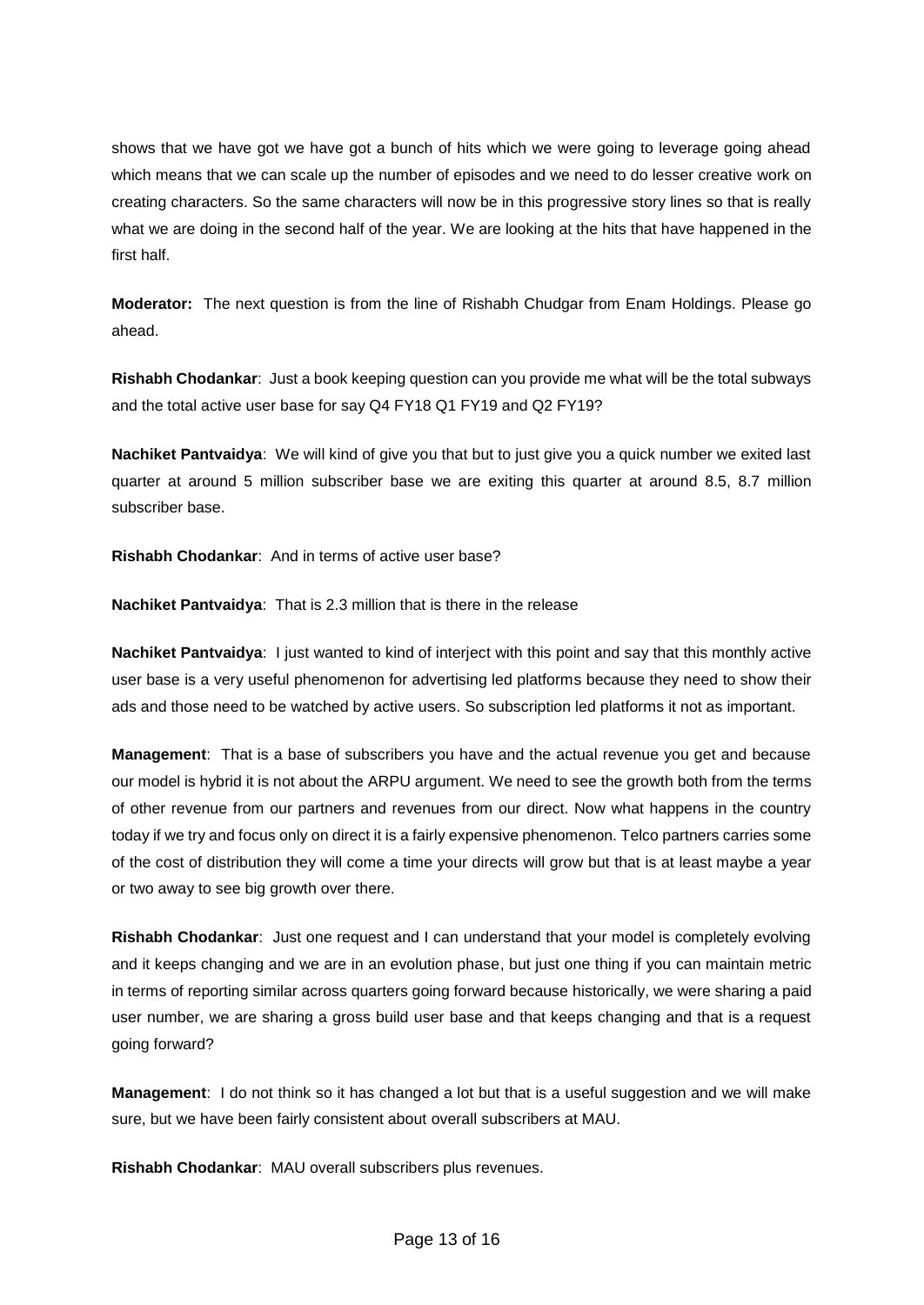**Management**: And Kartik can share that with you over the quarters.

**Kartik Sankaran**: Just to clarify Rishabh I think you were used to broadly just seeing a table where those three numbers were there in a chart the same information was on the first page of the report. I will be happy to provide it to you a little later for each

**Rishabh Chodankar**: I believe that so far you guys have got an investment of close to 50 crores in ALTBalaji so I am assuming that H2 should be heavy in terms of investment because you will be rolling out more originals plus second levels shows like season two, three for particular. I am saying that so far in H1 we are ALTBalaji the PAT margin is close to 50 crores and you are guiding for a 150 crore kind of investment and you are on run rate to hit that right. So I am just assuming that in H2 you will see an higher level of loss in that ALTBalaji entity?

**Management**: No as a matter of fact the level of loss will be less because our revenue trajectory quite promising at this stage of provided all the telco keep giving out internet for free so suddenly start charging a lot for internet I do not know and even external circumstance has been the same our trajectory will be good.

**Rishabh Chodankar**: And sir will it be possible to provide what will be the total content hours on a platform?

**Management**: Here is about the shows and nature of shows that you do. So like in Television we got used to the metric of hours and the yield we make for hours. Here actually selling an end-to-end product

**Rishabh Chodankar**: No my question was not coming in terms of calculating the yields it was mainly coming in terms of the volumes of content we are offering to our consumer because that will in turn drive the sub growth right the more volume of content we have is going to drive the overall subscription subscribers on the platform?

**Management**: One is quantity but we also need to look at the quality aspect. We are focused on the original exclusive space so that is a proposition to the consumer we are not going out saying I offer thousand of hours of content. We are doing a Hindi focused kind of product, but as I said we can give you these numbers.

**Moderator**: The next question is from the line of Mr. Vaibhav Kacholia from VK Capital. Please go ahead.

**Vaibhav Kacholia:** I wanted some idea what would be the total number of subscribers for paid platforms in India currently and how do you see this number going ahead?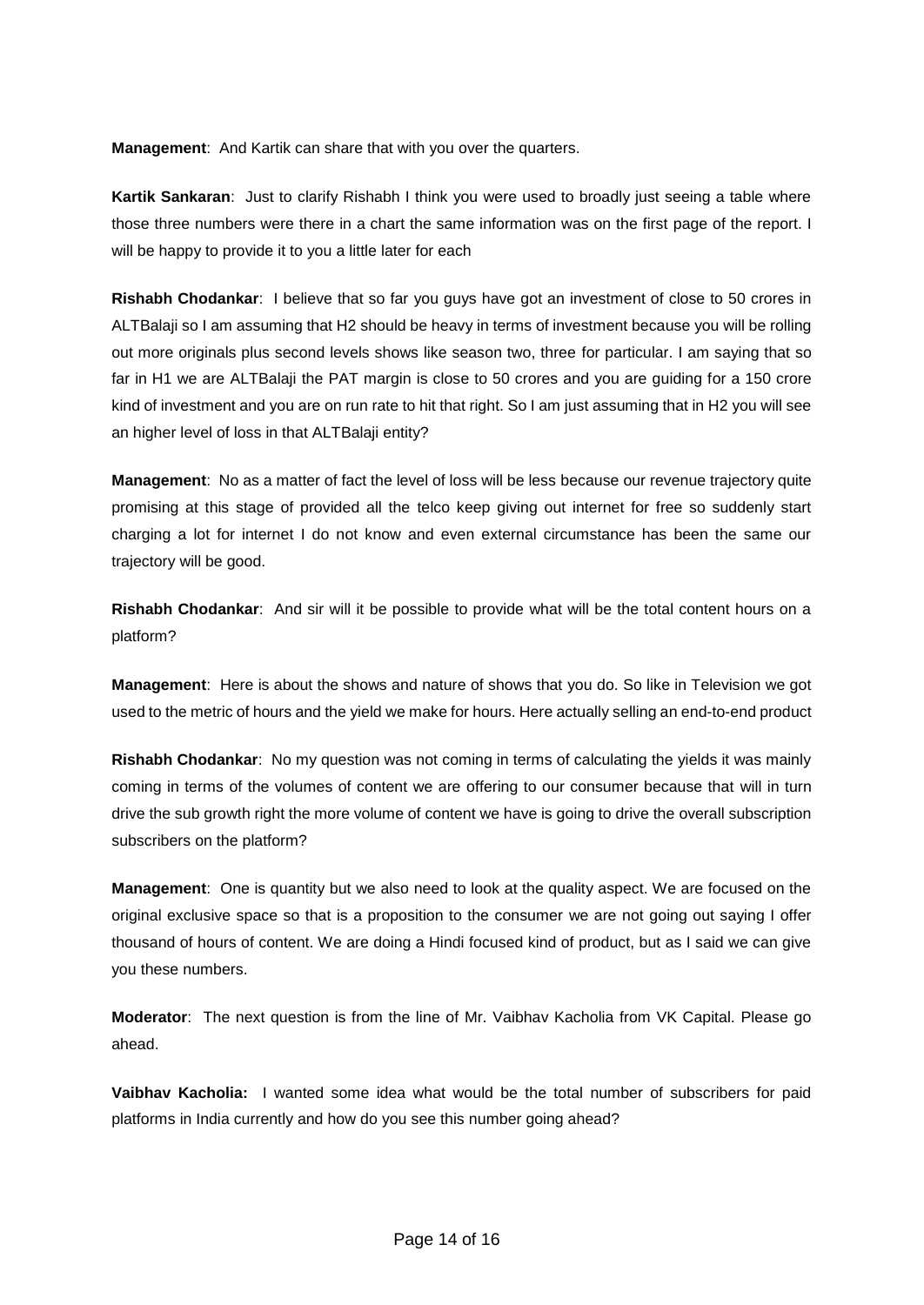**Management:** I wish I had that number to be very honest, but we do not have it because the proprietary information others platforms do not give that information out. Just to, however, give you an insight in the last five months of data that we have received from App Annie which correlates the subscription that is made on the app store both at Apple as well as Google. We are consistently in the top 5 again to give you a perspective our rates of subscription or our ARPU probably in the lowest in those top 5 rank players that keep coming out an app and we will share that data with you data later. So we are estimating that we are in either number one or number two in terms of consistent paid subscribers month after month. So both on Android as well as Google we are in the top 5 across the last 5 months and that is also at probably 120th the rate as a market leader. So our subscriber base is pretty high and significant at this point in time.

**Vaibhav Kacholia:** Suppose we are in the top two so the others players also might be at a similar 10, 15, 20 million numbers?

**Management:** I am not very sure, but I mean you go to ask the others players but you should look up at the app or any data or Kartik can share it with you for the last five months and that gives a perspective of how many direct subscription we got, but of course App Annie does not reveal how much we have got through partners we believe that we are very strong in that area also because that account for 70% of our revenues.

**Vaibhav Kacholia:** So from the App stores we are in the top 5 and in actual subscribers we are in the top two so we are doing better in the telco in that sense and B2B2C?

**Management:** No the actual subscriber we are in the top two because the App store gives gross revenues. So the gross revenues rate multiplied by volumes and we are in the lowest rate we know the rates of all the subscriber that logic we are definitely very high of. Telcos we do not have comparative data at all.

**Vaibhav Kacholia:** So in terms of revenues we are in the top 5, but in terms of usage we might be in the top 2 in that sense?

**Management:** Correct.

**Vaibhav Kacholia:** Sir now Netflix has said that there next 100 million subscriber will come from India so I mean this entire market is going to be about 150, 200 million subscribers in the next 5 years.

**Management: For** Everybody 1 billion market is India. India is the one of the biggest, largest growth market for everybody not just for Netflix for anything and everything for automotive, credit cards whatever you wished to say. I think at the end of the day if you look at the reality Netflix has also said that they have a base which is around 500,000 in India of paid subscribers. So you have got to put things together in that context.